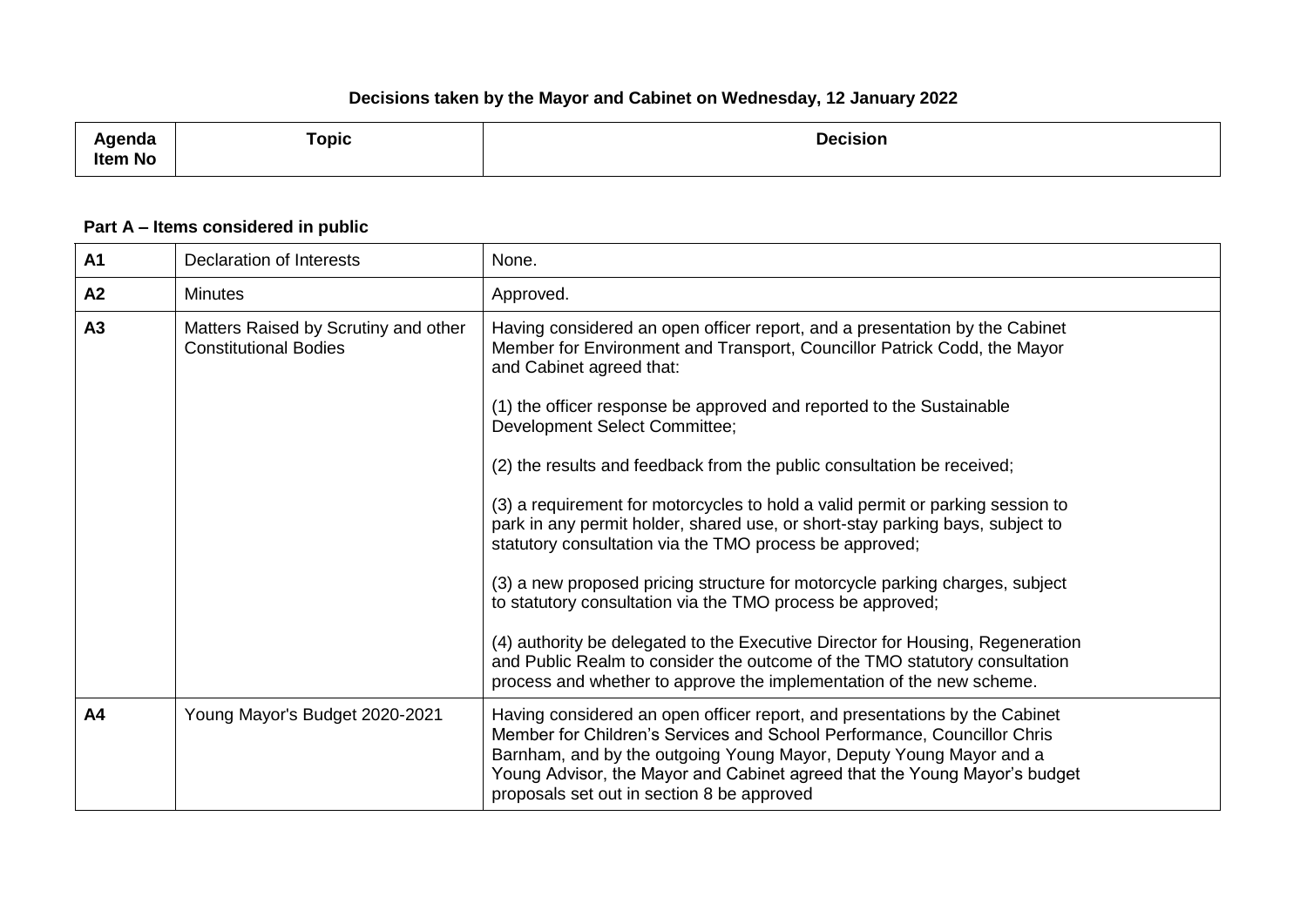| <b>\</b> aenda                                                                                                             | Topic | <b>Decision</b> |
|----------------------------------------------------------------------------------------------------------------------------|-------|-----------------|
| Item No<br>the contract of the contract of the contract of the contract of the contract of the contract of the contract of |       |                 |

| <b>A5</b> | Lewisham and Lee Green Low Traffic<br>Neighbourhood: Consultation and<br>next steps | Having considered an open officer report, and presentations by the Cabinet<br>Member for Environment and Transport, Councillor Patrick Codd, Councillors<br>Maslin, Krupski, Rathbone and Ingleby and by two members of the public, the<br>Mayor and Cabinet agreed that: |
|-----------|-------------------------------------------------------------------------------------|---------------------------------------------------------------------------------------------------------------------------------------------------------------------------------------------------------------------------------------------------------------------------|
|           |                                                                                     | (1) the findings of the review of the LTN, including the data monitoring and<br>feedback from the public consultation be noted;                                                                                                                                           |
|           |                                                                                     | (2) the Equalities Impact Assessment (EqIA) and specific equalities<br>considerations summarised in section 8 and the full EqIA detailed in Appendix<br>J, be received;                                                                                                   |
|           |                                                                                     | (3) proposals for a permanent traffic order retaining the revised Lewisham and<br>Lee Green LTN be published, and that the statutory processes be conducted,<br>be approved;                                                                                              |
|           |                                                                                     | (4) the physical modal filters within the Lewisham and Lee Green Low Traffic<br>Neighbourhood be converted to automatic number plate recognition (ANPR)<br>camera enforcement and that Lewisham blue badge holders and emergency<br>services be exempt;                   |
|           |                                                                                     | (5) officers work with schools in the LTN area to implement traditional school<br>streets, where schools are supportive;                                                                                                                                                  |
|           |                                                                                     | (6) additional complementary measures be implemented within the LTN and<br>surrounding areas, subject to statutory processes and detailed design,<br>including:<br>- planters/trees and green spaces                                                                      |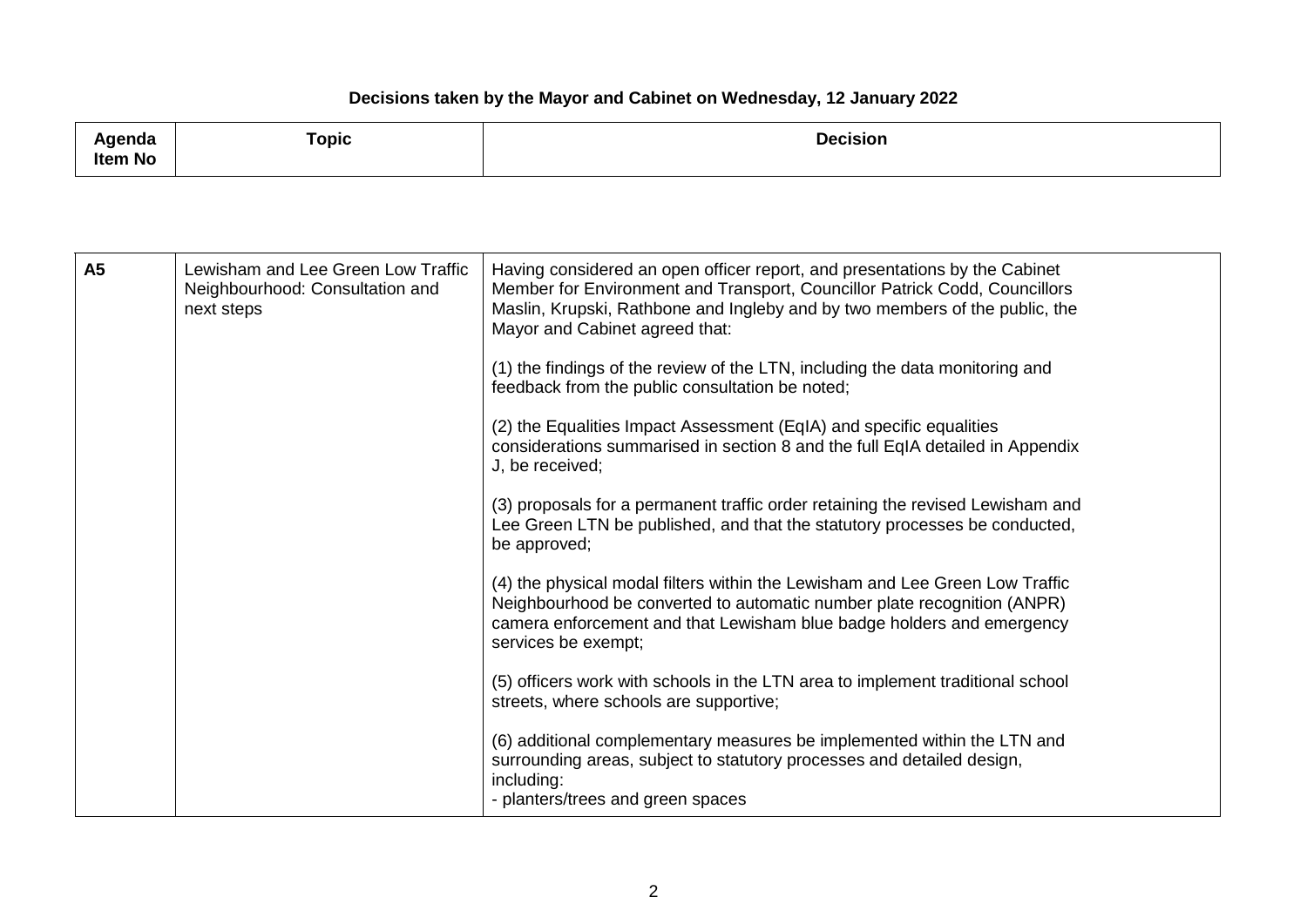| Agenda<br>$\cdot$ | ⊺opic | <b>Decision</b> |
|-------------------|-------|-----------------|
| Item No           |       |                 |

|                |                          | - additional electric vehicle charging points<br>- additional bike hangars and cycle stands<br>- additional and/or improved pedestrian crossing points<br>- new seating<br>(7) approval be given to continue to monitor the area using a range of<br>indicators, including, but not limited to, traffic counts, speed surveys, air<br>quality and bus journey times.<br>(8) officers use their existing delegated powers to implement the above<br>recommendations and deliver the package of complementary measures.                                                                                                                                                                                                                                             |
|----------------|--------------------------|-------------------------------------------------------------------------------------------------------------------------------------------------------------------------------------------------------------------------------------------------------------------------------------------------------------------------------------------------------------------------------------------------------------------------------------------------------------------------------------------------------------------------------------------------------------------------------------------------------------------------------------------------------------------------------------------------------------------------------------------------------------------|
| A <sub>6</sub> | Council Tax Base 2022-23 | Having considered an open officer report, and a presentation by the Cabinet<br>Member for Finance & Resources, Councillor Amanda De Ryk, the Mayor and<br>Cabinet agreed that:<br>(1) the Council Tax Base calculation for 2022/23, as set out in the annual<br>Council Tax Base government return, attached at Appendix A; be noted;<br>(2) Council be recommended to agree a Council Tax Base of 88,904.9 Band<br>D equivalent properties for 2022/23;<br>(3) Council be recommended to agree a budgeted Council Tax collection rate<br>of 95.0%;<br>(4) Council be recommended to agree no changes be made to the Council<br>Tax Reduction Scheme (CTRS) for 2022/23, that eligible claimants make a<br>minimum contribution of 25% towards their council tax; |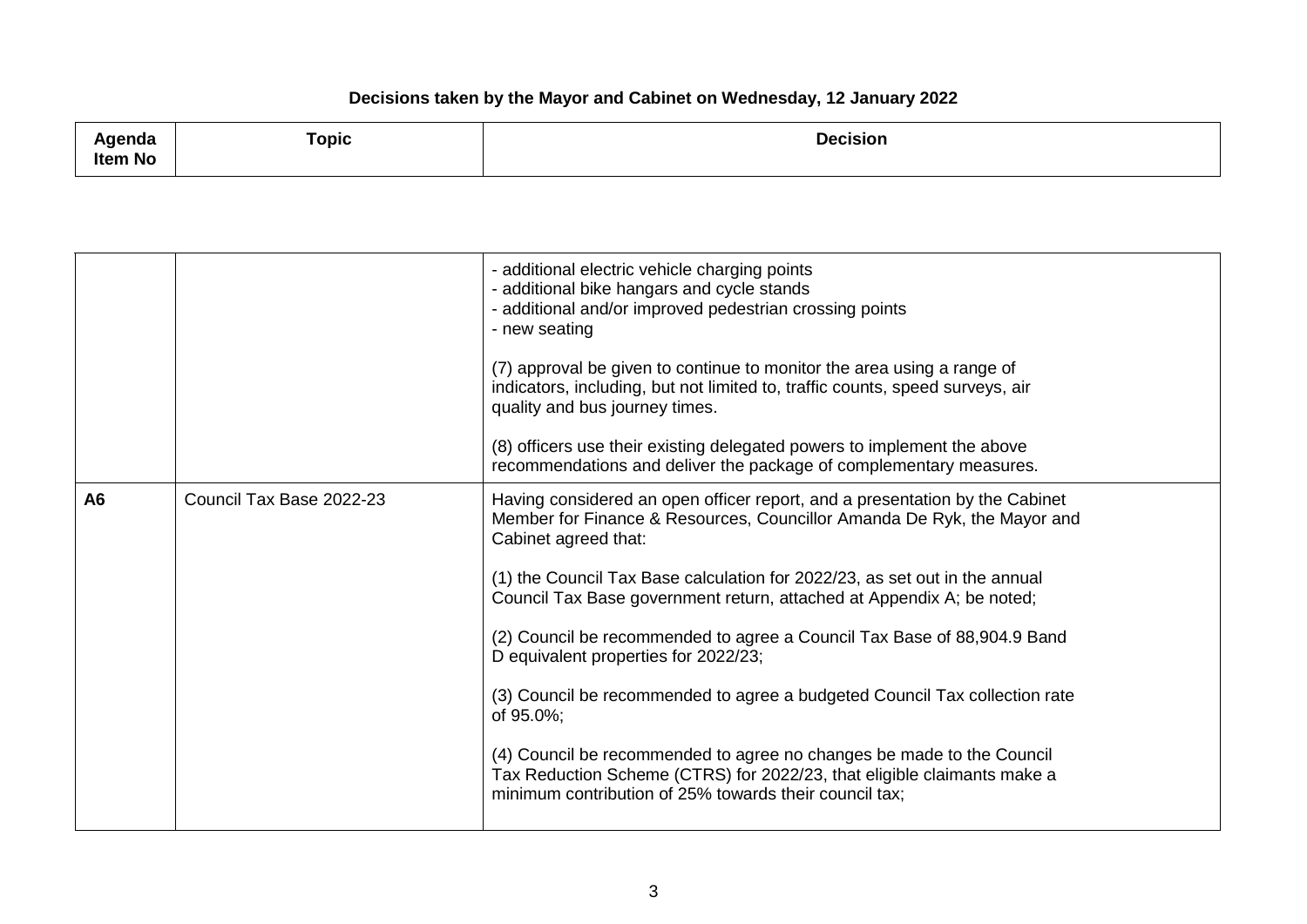| 1.2222<br>naa,<br>.<br><b>Item No</b> | ⊺opic | <b>Decision</b> |
|---------------------------------------|-------|-----------------|
|                                       |       |                 |

|  | (5) Council be recommended to approve the continuation of the discretionary<br>Council Tax discount of 100% for care leavers up to the age of 25, as set out<br>in section five;                                                                                                                                                     |
|--|--------------------------------------------------------------------------------------------------------------------------------------------------------------------------------------------------------------------------------------------------------------------------------------------------------------------------------------|
|  | (6) Council be recommended to agree that the existing policy of a 0%<br>discount for second homes for 2020/21 be continued for 2022/23, as set out in<br>section five; and                                                                                                                                                           |
|  | (7) Council be recommended to agree that the existing policy of a 0%<br>discount for empty homes Class A (an empty property undergoing structural<br>alteration or major repair to make it habitable) be continued, as set out in<br>section five;                                                                                   |
|  | (8) Council be recommended to agree that the existing policy of a 100%<br>discount awarded for a period of four weeks and then a 0% discount<br>thereafter, for empty homes - Class C (a substantially empty and unfurnished<br>property) be continued, as set out in section five of this report;                                   |
|  | (9) Council be recommended to agree that the existing Long Term Empty<br>Property homes premium of 100% for properties empty between 2 and 5<br>years, and 200% for those empty for over five years continues, and introduce<br>a 300% premium for properties that remain empty for 10 years or more, as set<br>out in section five; |
|  | (10) Council be recommended to agree the introduction of a 25% 'sanctuary'<br>discount to ensure residents eligible for a single person discount are not<br>financially worse off as a result of housing a refugee, as set out in section five;                                                                                      |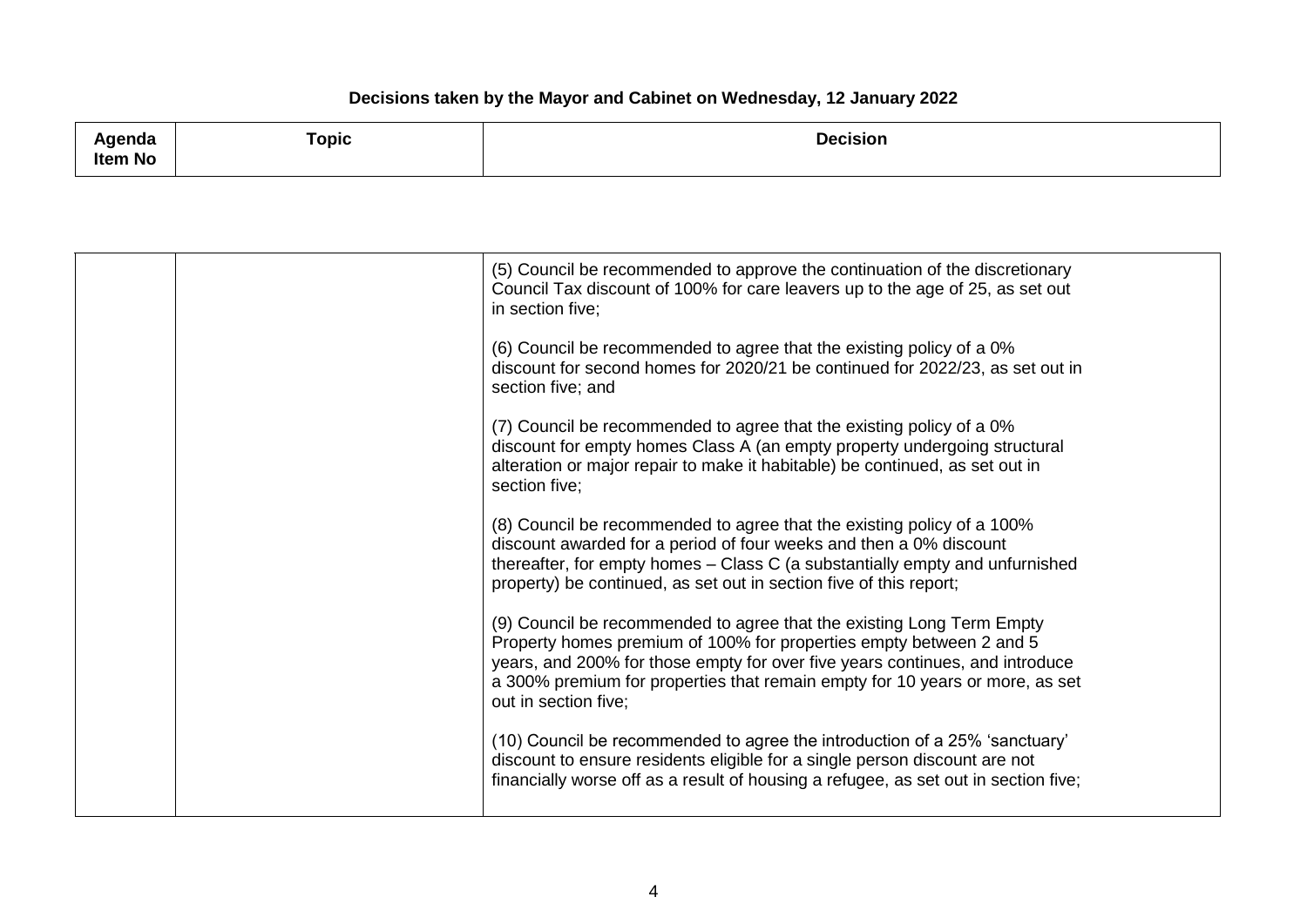| $\sim$<br>kgenaa | <b>Topic</b> | <b>Decision</b><br>. |
|------------------|--------------|----------------------|
| <b>Item No</b>   |              |                      |

|           |                                           | (11) the proposed 2022/23 National Non Domestic Rate (NNDR) estimated<br>net yield of £70m be noted, based on current information available and<br>excluding any potential additional Covid reliefs or rateable value changes; and<br>(12) Council be recommended to agree to delegate the approval of the final<br>2022/23 NNDR1 form to the Executive Director for Corporate Resources for<br>submission by the deadline of 31 January 2022.                                                                                                                                                                                                                                                                                                                                                                                                                                                                                                                                                                                |
|-----------|-------------------------------------------|-------------------------------------------------------------------------------------------------------------------------------------------------------------------------------------------------------------------------------------------------------------------------------------------------------------------------------------------------------------------------------------------------------------------------------------------------------------------------------------------------------------------------------------------------------------------------------------------------------------------------------------------------------------------------------------------------------------------------------------------------------------------------------------------------------------------------------------------------------------------------------------------------------------------------------------------------------------------------------------------------------------------------------|
| <b>A7</b> | Housing Revenue Account Budget<br>2022/23 | Having considered an open officer report, and presentations by the Cabinet<br>Member for Finance & Resources, Councillor Amanda De Ryk, and by the<br>Cabinet Member for Housing & Planning, Councillor Paul Bell, the Mayor and<br>Cabinet agreed that:<br>(1) the comments of the Housing Select Committee be received;<br>(2) having considered the views of those consulted on the budget, and subject<br>to proper process, as required, the following recommendations be approved; t<br><b>Housing Revenue Account</b><br>(3) the consultation report on service charges to tenants' and leaseholders in<br>the Brockley area, presented to area panel members on 10th November<br>2021, as attached at Appendix 3, be noted;<br>(4) the consultation report on service charges to tenants' and leaseholders<br>and the Lewisham Homes budget strategy presented to area panel members<br>on 24th November 2021 as attached at Appendix 4;<br>(5) an increase in dwelling rents of 4.1% be set (an average of £4.07 per |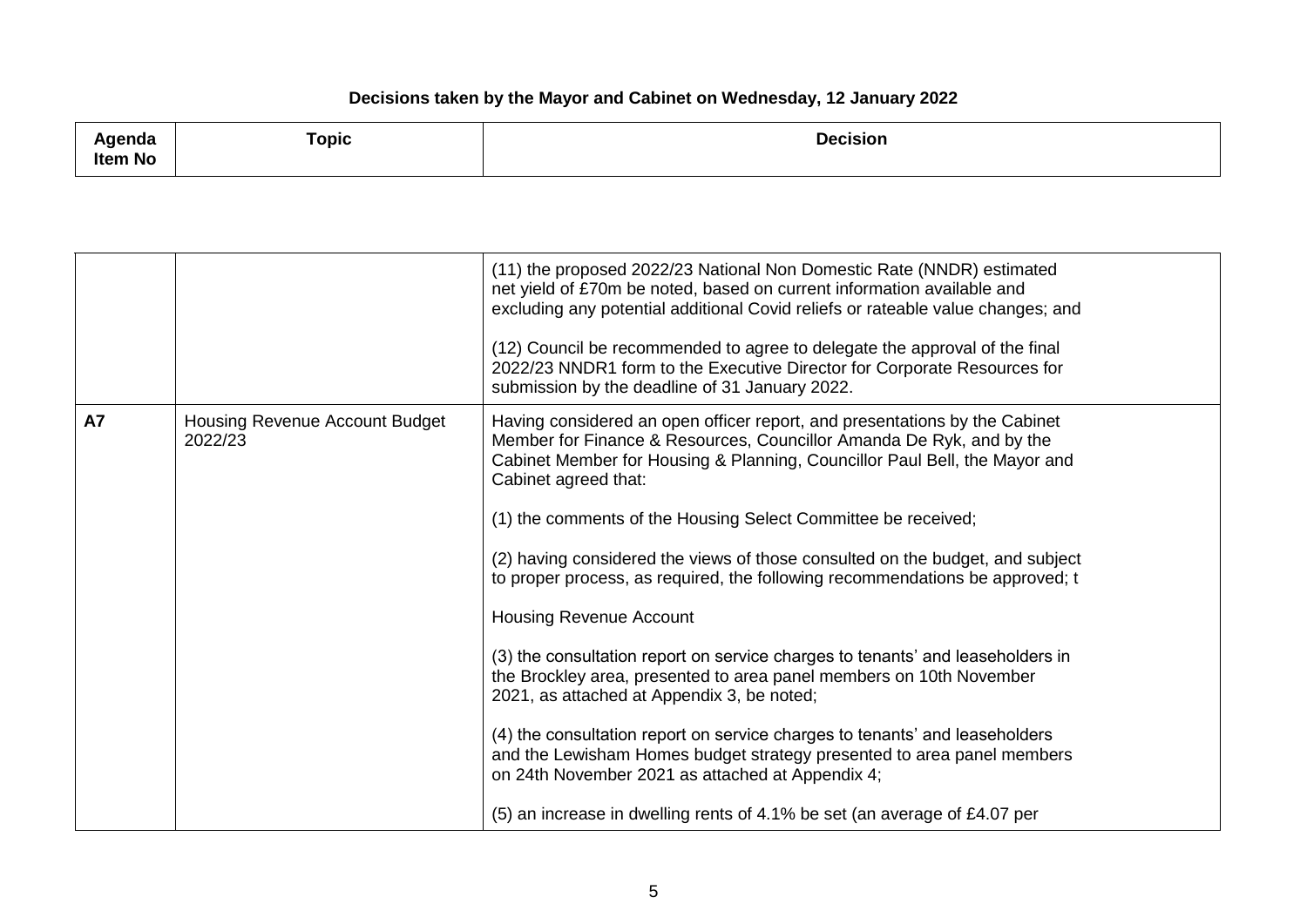| مامسمسا<br>enaa<br><b>Item No</b> | ⊺opic | <b>Decision</b> |
|-----------------------------------|-------|-----------------|
|                                   |       |                 |

|  |               | week) – as per the formula rent calculations outlined in section 4;                                                                      |          |                                                                           |  |
|--|---------------|------------------------------------------------------------------------------------------------------------------------------------------|----------|---------------------------------------------------------------------------|--|
|  |               | (6) an increase in the hostels accommodation charge by 4.1% be set (or<br>£3.27 per week), in accordance with formula rent calculations; |          |                                                                           |  |
|  | approved for: | (7) the following average weekly increases/decreases for dwellings be                                                                    |          |                                                                           |  |
|  |               | ensure full cost recovery and 5.90% inflationary uplift for 2022/23;                                                                     |          | (a) service charges to non-Lewisham Homes managed dwellings (Brockley) to |  |
|  | $\bullet$     | caretaking                                                                                                                               | 5.90%    | (E0.29)                                                                   |  |
|  | $\bullet$     | grounds                                                                                                                                  | 5.90%    | (E0.13)                                                                   |  |
|  | $\bullet$     | communal lighting                                                                                                                        | 5.90%    | (E0.08)                                                                   |  |
|  | $\bullet$     | bulk waste collection 5.90%                                                                                                              |          | (E0.09)                                                                   |  |
|  | $\bullet$     | window cleaning                                                                                                                          | 5.90%    | (E0.01)                                                                   |  |
|  | $\bullet$     | tenants' levy                                                                                                                            | $0.00\%$ | (E0.00)                                                                   |  |
|  |               | (b) service charges to Lewisham Homes managed dwellings:                                                                                 |          |                                                                           |  |
|  | $\bullet$     | caretaking                                                                                                                               | 4.00%    | (E0.27)                                                                   |  |
|  | $\bullet$     | grounds                                                                                                                                  | 4.00%    | (E0.09)                                                                   |  |
|  | $\bullet$     | window cleaning                                                                                                                          | 8.00%    | (E0.01)                                                                   |  |
|  | ٠             | communal lighting                                                                                                                        | 20.00%   | (E0.21)                                                                   |  |
|  | $\bullet$     | block pest control                                                                                                                       | 15.00%   | (E0.27)                                                                   |  |
|  | $\bullet$     | waste collection                                                                                                                         | $0.00\%$ | (E0.00)                                                                   |  |
|  | $\bullet$     | heating & hot water                                                                                                                      | 10.00%   | (E1.05)                                                                   |  |
|  | $\bullet$     | tenants' levy                                                                                                                            | $0.00\%$ | (E0.00)                                                                   |  |
|  | $\bullet$     | bulk waste disposal                                                                                                                      | 4.00%    | (E0.03)                                                                   |  |
|  | $\bullet$     | sheltered housing                                                                                                                        | $0.00\%$ | (E0.00)                                                                   |  |
|  |               |                                                                                                                                          |          |                                                                           |  |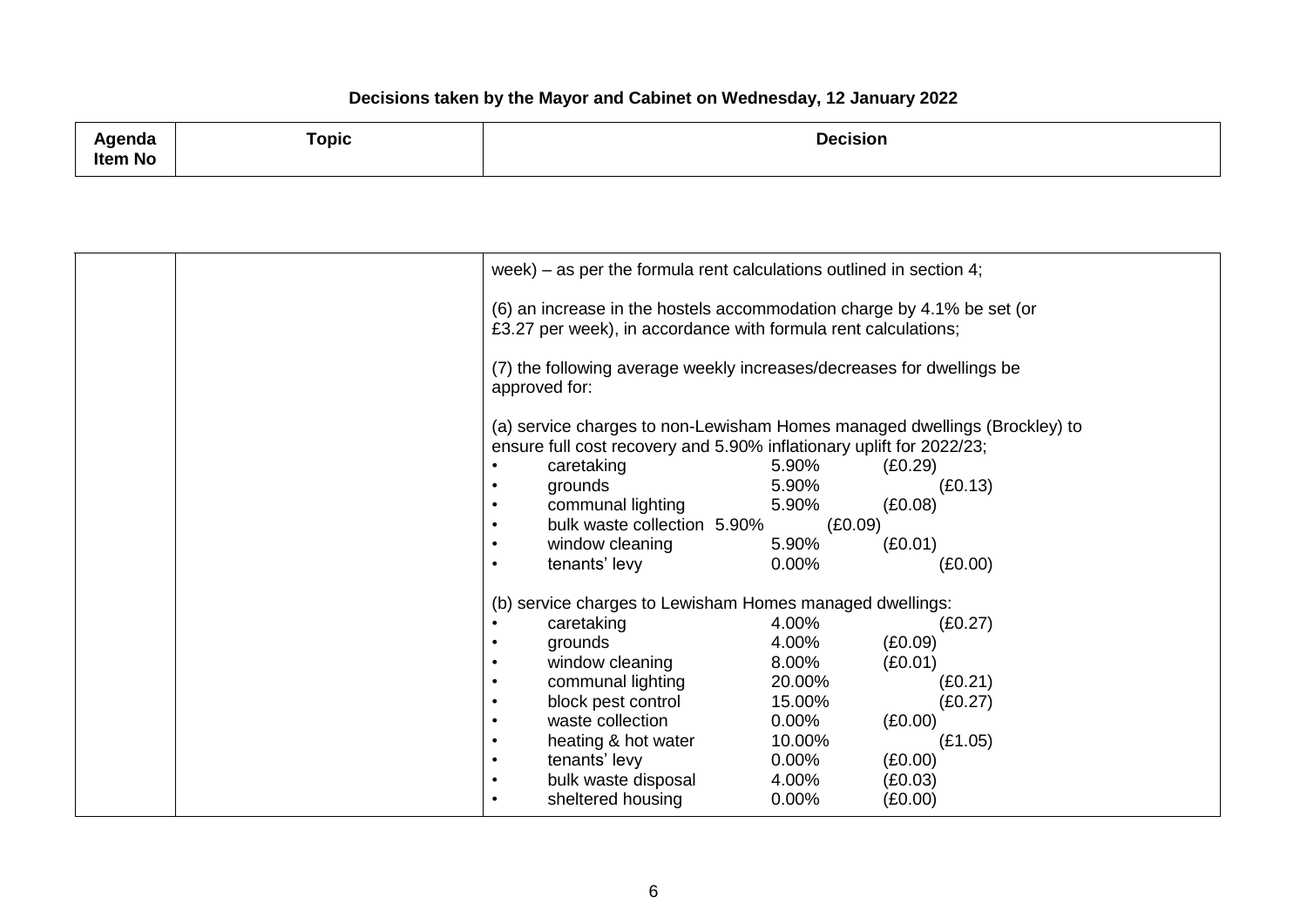| 1.2222<br>naa,<br>.<br><b>Item No</b> | ⊺opic | <b>Decision</b> |
|---------------------------------------|-------|-----------------|
|                                       |       |                 |

|  | (8) the following average weekly percentage changes for hostels and shared<br>temporary units be approved for;<br>service charges (hostels) - caretaking etc.; no change<br>energy cost increases for heat, light & power; no change<br>$\bullet$<br>water charges increase; no change |
|--|----------------------------------------------------------------------------------------------------------------------------------------------------------------------------------------------------------------------------------------------------------------------------------------|
|  | (9) an increase in garage rents by 4.9% (£0.77 per week) for Brockley and<br>Lewisham Homes residents be approved as outlined in Appendix 6;                                                                                                                                           |
|  | (10) the budgeted expenditure be noted for the Housing Revenue Account<br>(HRA) for 2022/23 is £304.0m, split £94.4m revenue and £209.6m capital,<br>which includes the decent homes and new build programmes;                                                                         |
|  | (11) the HRA budget strategy cut proposals in order to achieve a balanced<br>budget in 2022/23, be approved, as attached at Appendix 1;                                                                                                                                                |
|  | (12) to write off twenty-one cases of Former Tenants' Arrears as set out in<br>paragraphs 4.25 to 4.28 and Appendix 7, totalling £365,462.94;<br><b>HRA Capital Programme;</b>                                                                                                         |
|  | (13) the 2021/22 Quarter 2 HRA Capital Programme monitoring position and<br>the Capital Programme potential future schemes and resources be noted, as<br>set out in section 5;                                                                                                         |
|  | (14) the significant proposed rise in prudential borrowing of more than<br>£397.5m by 2026/27, primarily to fund the Building for Lewisham programme<br>capital plans, be approved;                                                                                                    |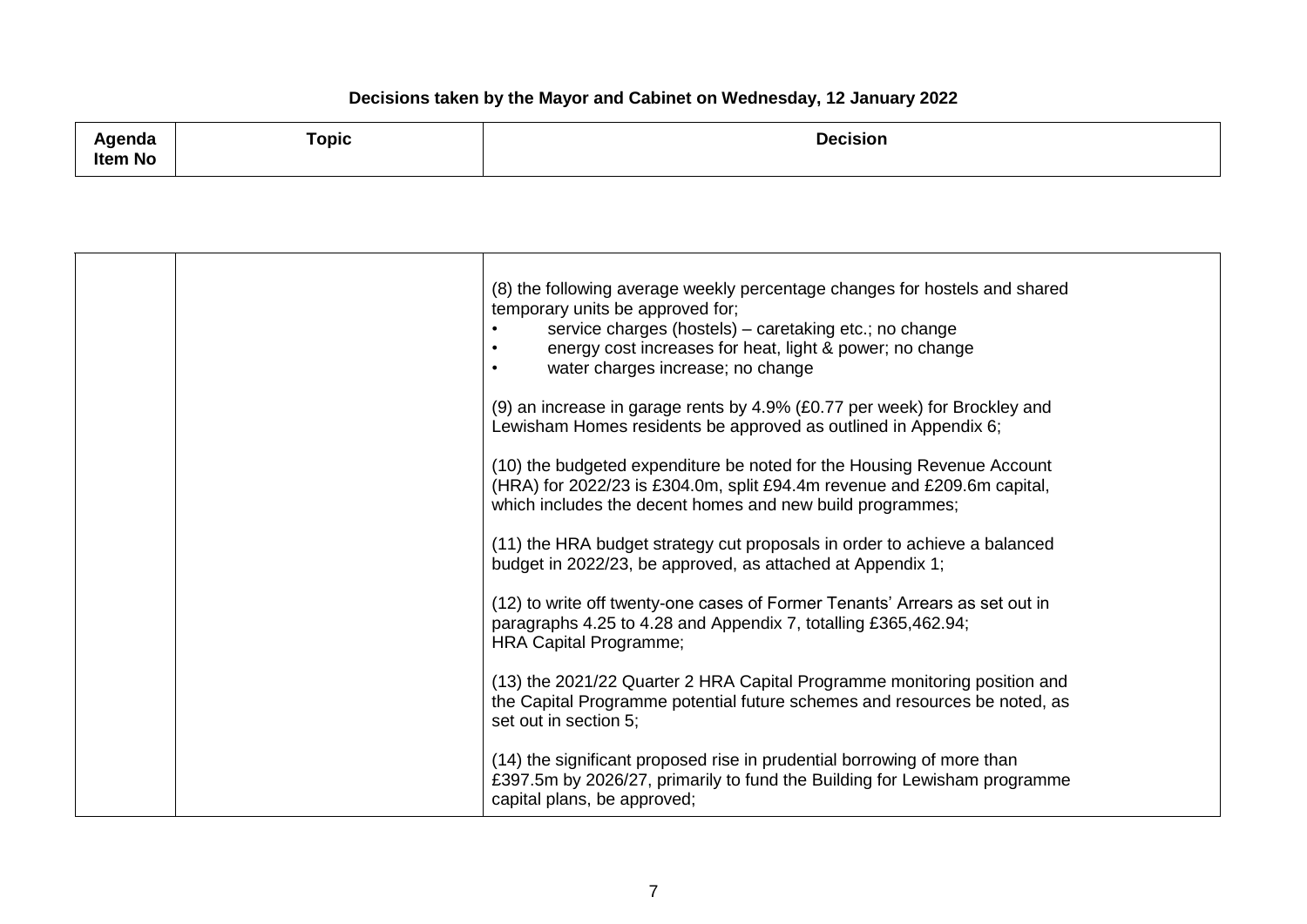| دام مرم بم ا<br>नापत<br><b>Item No</b><br>the contract of the contract of the contract of the contract of the contract of the contract of the contract of | Topic | <b>Decision</b> |
|-----------------------------------------------------------------------------------------------------------------------------------------------------------|-------|-----------------|
|-----------------------------------------------------------------------------------------------------------------------------------------------------------|-------|-----------------|

|                |                                                     | (15) the 2022/23 to 2026/27 HRA Capital Programme of £723.1m, as set out<br>in section 5, be approved.                                                                                                                                                                                                                                                                                                                                                                                                                                                                                                                                                                                                                                                                                                 |
|----------------|-----------------------------------------------------|--------------------------------------------------------------------------------------------------------------------------------------------------------------------------------------------------------------------------------------------------------------------------------------------------------------------------------------------------------------------------------------------------------------------------------------------------------------------------------------------------------------------------------------------------------------------------------------------------------------------------------------------------------------------------------------------------------------------------------------------------------------------------------------------------------|
| A <sub>8</sub> | Annual Complaints Report 2020-2021                  | Having considered an open officer report, and a presentation by the Cabinet<br>Member for Democracy, Refugees and Accountability, Councillor Kevin<br>Bonavia, the Mayor and Cabinet agreed that the contents of the report<br>including the improvement action plan under Appendix 5 be noted                                                                                                                                                                                                                                                                                                                                                                                                                                                                                                         |
| A <sub>9</sub> | Building for Lewisham Ladywell s105<br>Consultation | Having considered an open officer report, and a presentation by the Cabinet<br>Member for Housing and Planning, Councillor Paul Bell, the Mayor and<br>Cabinet agreed that:<br>(1) the responses to the consultation carried out on The Longbridge Road<br>Estate under Section 105 of the Housing Act 1985 and Section 137 of Part V<br>of the Housing Act 1996 between 1 November 2021 and 29 November 2021<br>be received;<br>(2) the responses to the consultation carried out with leaseholders and<br>freeholders between 1 November 2021 and 29 November 2021 be received;<br>(3) having considered the responses to the consultation, with the proposal to<br>build new homes on the site of the former Ladywell Leisure Centre be<br>continued, subject to planning permission being granted. |
| A10            | Building for Lewisham Update (part 1)               | Having considered an open and a confidential officer report, and a<br>presentation by the Cabinet Member for Housing and Planning, Councillor<br>Paul Bell, the Mayor and Cabinet agreed that:                                                                                                                                                                                                                                                                                                                                                                                                                                                                                                                                                                                                         |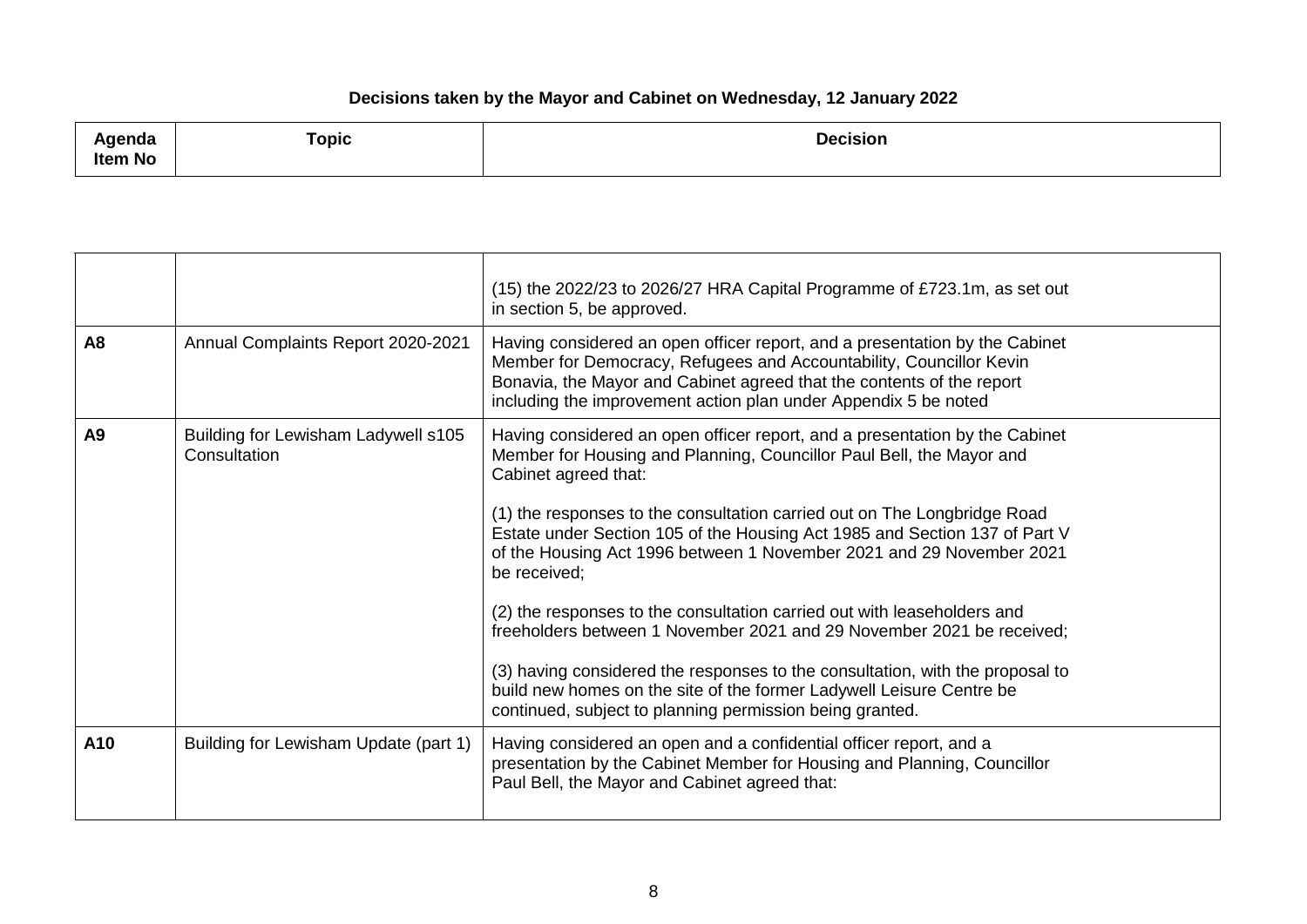| $1 - 1 - 1 - 1$<br>naa,<br><b>Item No</b>                                       | ⊺opic | <b>Decision</b><br>. |
|---------------------------------------------------------------------------------|-------|----------------------|
| the contract of the contract of the contract of the contract of the contract of |       |                      |

|     |                                                             | (1) the allocation of funding be approved and Lewisham Homes appoint a<br>contractor once the procurement process is complete to deliver construction<br>works for 5 new homes at the scheme known as Elderton Road Garages at a<br>scheme cost indicated in Part 2;                                                                                                                                                                                                                                                                                                         |
|-----|-------------------------------------------------------------|------------------------------------------------------------------------------------------------------------------------------------------------------------------------------------------------------------------------------------------------------------------------------------------------------------------------------------------------------------------------------------------------------------------------------------------------------------------------------------------------------------------------------------------------------------------------------|
|     |                                                             | (2) Subject to planning permission being granted, the allocation of funding be<br>approved and Lewisham Homes appoint a contractor once the procurement<br>process is complete to deliver construction works for 5 new homes at the<br>scheme known as Walsham Road Garages at a scheme cost indicated in Part<br>2;                                                                                                                                                                                                                                                         |
|     |                                                             | (3) Subject to planning permission being granted, the allocation of funding be<br>approved and Lewisham Homes appoint a contractor to undertake the<br>necessary enabling works for the Greystead Road development and support<br>investment works at a cost stated in Part 2; and                                                                                                                                                                                                                                                                                           |
|     |                                                             | (4) authority be delegated to the Executive Director of Corporate Resources in<br>consultation with the Executive Director for Housing, Regeneration and Public<br>Realm and Director of Law, Governance and Elections, to agree the final<br>contract sum and Total Scheme Costs.                                                                                                                                                                                                                                                                                           |
| A11 | Mayow Road Supported Living -<br>Award of contract (part 1) | Having considered an open and a confidential officer report, and a<br>presentation by the Cabinet Member for Health & Adult Social Care,<br>Councillor Chris Best, the Mayor and Cabinet agreed that the award of<br>contract for the supported living service at Mayow Road be made to PLUS<br>(Providence Linc United Services) for a contract period of 4 years, at a total<br>value of approximately £3,453,561 following a mini-competition carried out<br>under Lot 1: Supported Living of the Framework Agreement for Adults with<br>Learning Disabilities 2019-2023. |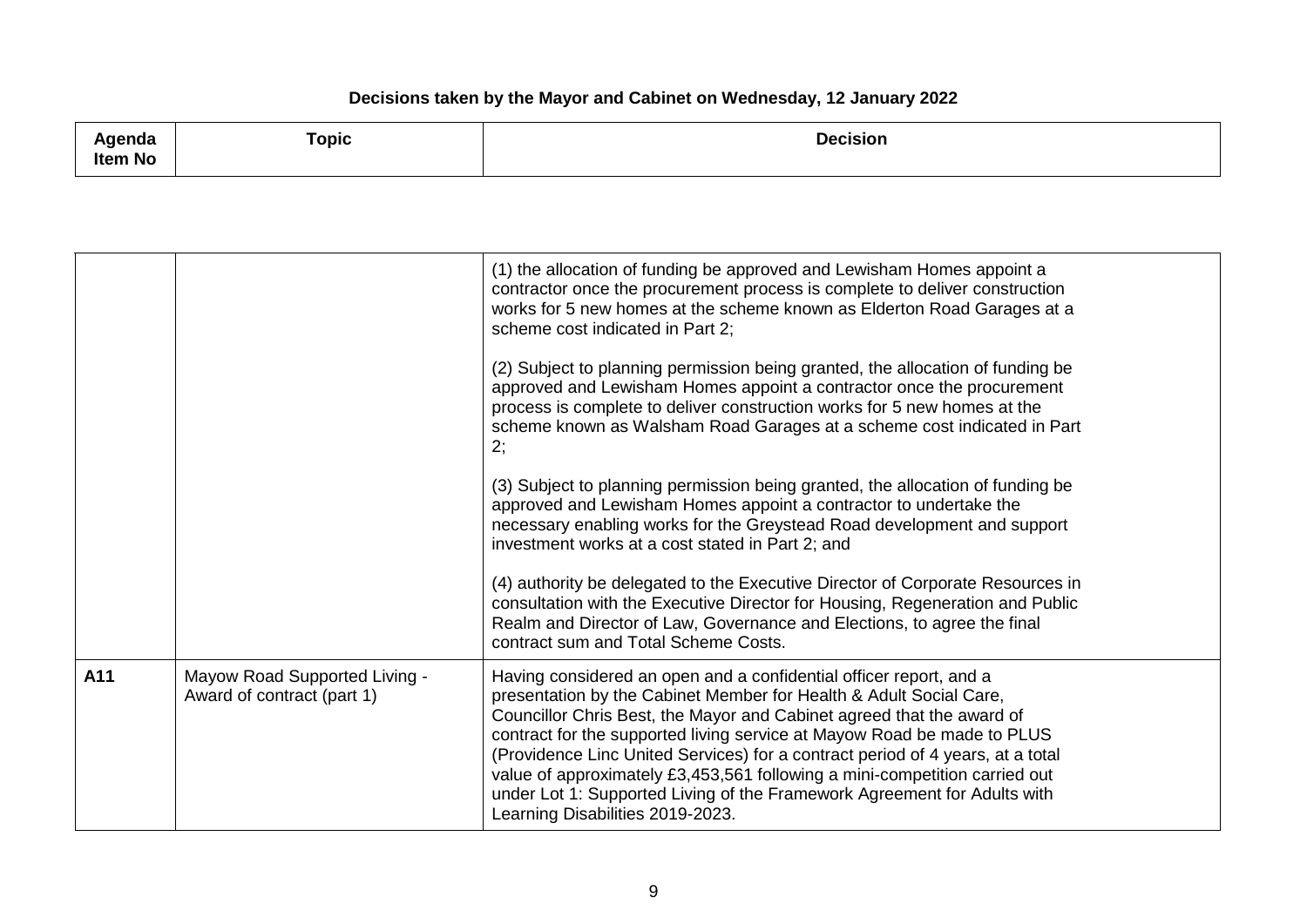| <b>\genda</b><br>ັ<br>Item No | Topic | <b>Decision</b> |
|-------------------------------|-------|-----------------|
|                               |       |                 |

| A12 | Lewisham Community Wellbeing<br>Service                         | Having considered an open officer report, and a presentation by the Cabinet<br>Member for Health & Adult Social Care, Councillor Chris Best, the Mayor and<br>Cabinet agreed that approval be given to officers to extend the contract held<br>with BLG Mind, for the delivery of the Lewisham Community Wellbeing<br>service for the period of March 2022 to February 2023 at a cost of £560,345                                                                                                                                                                                                                                                 |
|-----|-----------------------------------------------------------------|---------------------------------------------------------------------------------------------------------------------------------------------------------------------------------------------------------------------------------------------------------------------------------------------------------------------------------------------------------------------------------------------------------------------------------------------------------------------------------------------------------------------------------------------------------------------------------------------------------------------------------------------------|
| A13 | Food and Garden Waste Contract<br>Award (part 1)                | Having considered an open and a confidential officer report, and a<br>presentation by the Cabinet Member for Environment and Transport,<br>Councillor Patrick Codd, the Mayor and Cabinet agreed that:<br>(1) the contract be awarded to East London Biogas Limited for the provision of<br>the disposal and treatment of the food waste and garden waste based on their<br>tender, for a period of three years with a extension for another two years upon<br>M&C agreement at an estimated annual cost of £240,498.<br>(2) the current contract be extended for a further two months until 31st March<br>2022 at an estimated cost of £140,000. |
| A14 | Proposed revisions to the Statement<br>of Community Involvement | Having considered an open officer report, and a presentation by the Cabinet<br>Member for Housing and Planning, Councillor Paul Bell, the Mayor and<br>Cabinet agreed that:<br>(1) an amendment to paragraph 6.9 of the Councils Statement of Community<br>Involvement be authorised so that the requirement to refer certain schemes to<br>the Design Panel applies at pre-application stage and not at application stage<br>and;<br>(2) the reference to the Design Panel be amended so as to read Design<br>Review Panel.                                                                                                                      |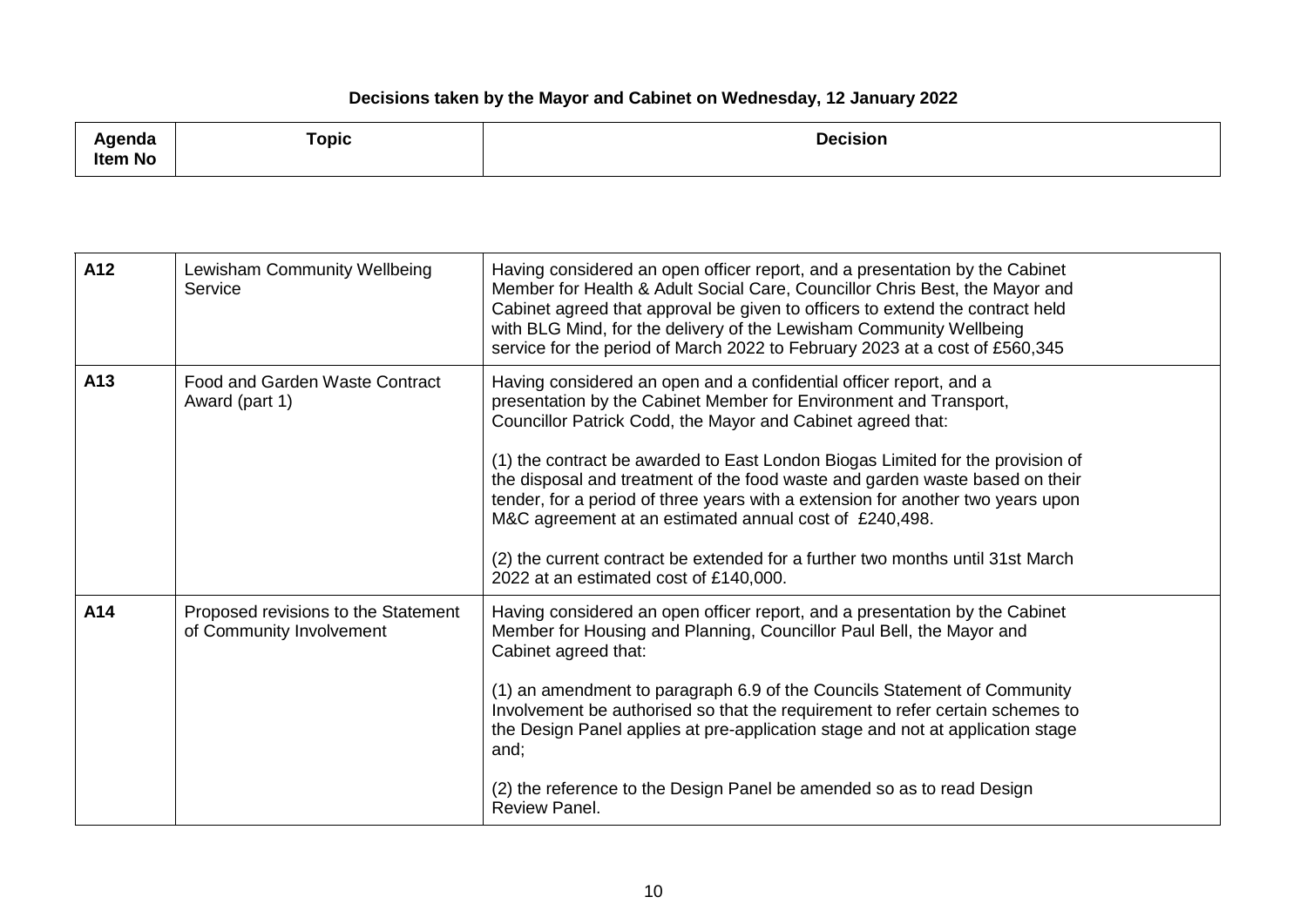| <b>\qenda</b> | ⊺opic<br>the contract of the contract of the contract of | <b>Decision</b> |
|---------------|----------------------------------------------------------|-----------------|
| Item No       |                                                          |                 |

| A15 | <b>Contract Award-School Minor Works</b><br>Programme Consultant (part 1) | Having considered an open officer report, and a presentation by the Cabinet<br>Member for Children's Services and School Performance, Councillor Chris<br>Barnham, the Mayor and Cabinet agreed that:<br>(1) the award of contract, for an initial period of 4 years, be made to McBains<br>Limited for the provision of a Surveyor-led Multi-Disciplinary Consultancy<br>Service to design and project manage the School Minor Works Programme<br>2022 to 2025;<br>(2) the value of this contract be based on an annual percentage rate of 6.45%<br>of the annual total SMWP works cost and assuming a SMWP budget of<br>£2.58m, this would equate to an estimated annual fee of £166,410, with an<br>estimated potential total value of £665,640 over the four year period.<br>(3) the contract will include a break clause every 12 months, for a period of up<br>to 4 years, from 2022 to 2025 and an option to extend the contract for a<br>further year allowing the Council to terminate the contract at the end of each<br>year at its own discretion. |
|-----|---------------------------------------------------------------------------|----------------------------------------------------------------------------------------------------------------------------------------------------------------------------------------------------------------------------------------------------------------------------------------------------------------------------------------------------------------------------------------------------------------------------------------------------------------------------------------------------------------------------------------------------------------------------------------------------------------------------------------------------------------------------------------------------------------------------------------------------------------------------------------------------------------------------------------------------------------------------------------------------------------------------------------------------------------------------------------------------------------------------------------------------------------|
| A16 | <b>Exclusion of Press and Public</b>                                      | Not required.                                                                                                                                                                                                                                                                                                                                                                                                                                                                                                                                                                                                                                                                                                                                                                                                                                                                                                                                                                                                                                                  |
| A17 | Building for Lewisham Update (part 2)                                     | This item was considered in conjunction with the Part 1 report on the same<br>subject.                                                                                                                                                                                                                                                                                                                                                                                                                                                                                                                                                                                                                                                                                                                                                                                                                                                                                                                                                                         |
| A18 | Mayow Road Supported Living -<br>Award of contract (part 2)               | This item was considered in conjunction with the Part 1 report on the same<br>subject.                                                                                                                                                                                                                                                                                                                                                                                                                                                                                                                                                                                                                                                                                                                                                                                                                                                                                                                                                                         |
| A19 | Food and Garden Waste Contract<br>Award Report (part 2)                   | This item was considered in conjunction with the Part 1 report on the same<br>subject.                                                                                                                                                                                                                                                                                                                                                                                                                                                                                                                                                                                                                                                                                                                                                                                                                                                                                                                                                                         |